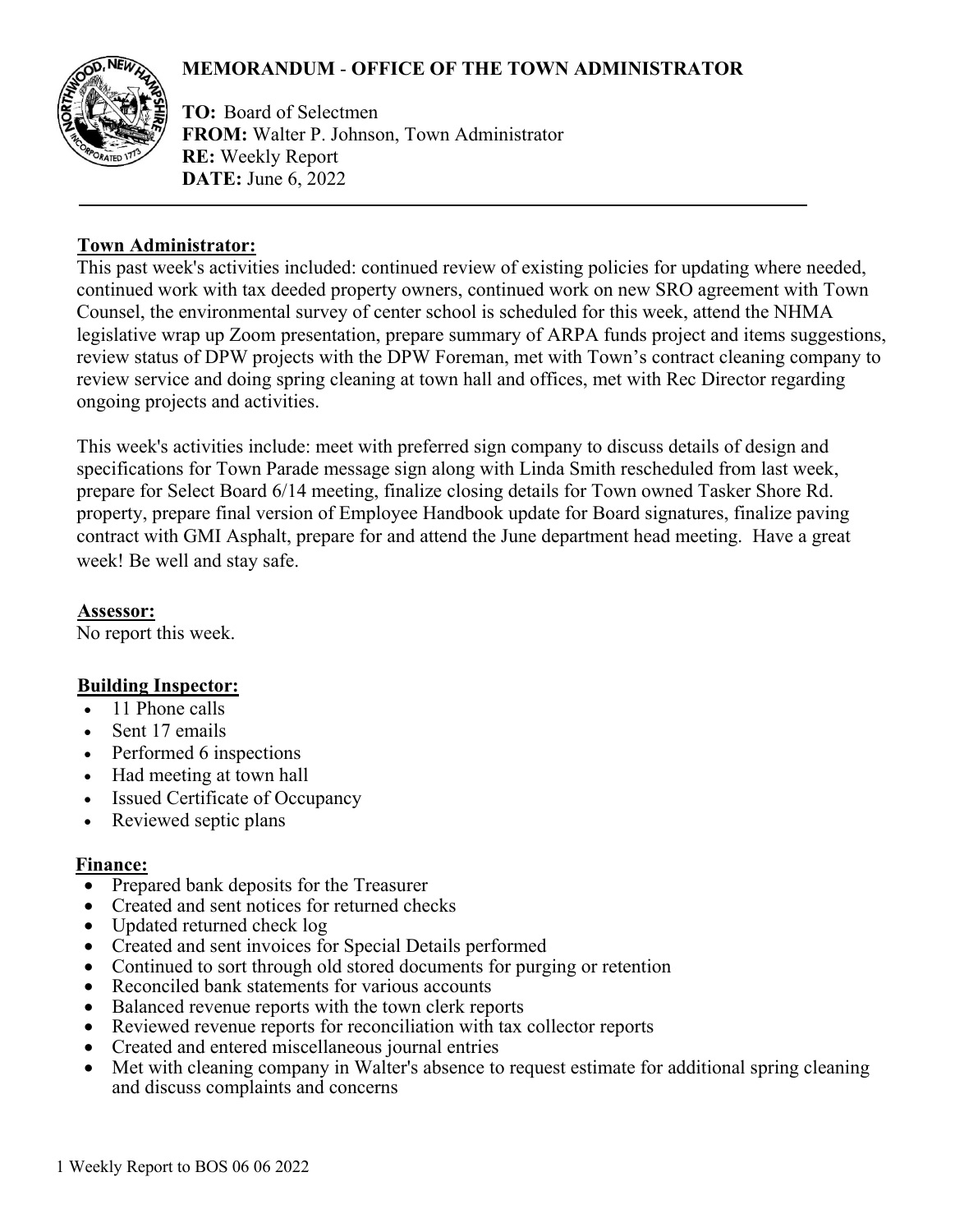## **Department of Public Works:**

No report this week.

### **Fire Rescue**:

- 1. Northwood Firefighters participated and assisted with the Coe Brown Graduation
- 2. Northwood Firefighters participated in the Coe Brown Victory Parade for the Boys and Girls track team who both won their respective State Championships
- 3. Northwood Firefighters participated in the Town Memorial Day Parade and the Taps Across America Ceremony.
- 4. Northwood Firefighters Staffing Engine 2 assisted with a Second Alarm Fire in Strafford.
- 5. Northwood Firefighters Staffing Ambulance 1 and Boat 1 assisted NH State Police with an incident on Bow Lake. Firefighters were on scene for more than 12 hours before the incident was resolved.
- 6. Ambulance Revenue for the Month of May listed below

|                              | Jan      | Feb      | Mar      | Apr      | May      |
|------------------------------|----------|----------|----------|----------|----------|
| <b>Ambulance Revenues</b>    |          |          |          |          |          |
| 2020 Actuals                 | \$7,614  | \$3,742  | \$3,943  | \$14,446 | \$5,806  |
| 2021 Actual                  | \$8,210  | \$8,900  | \$9,511  | \$15,496 | \$13,206 |
| 2022 Actual                  | \$22,391 | \$13,885 | \$20,444 | \$11,088 | \$14,616 |
| 2022 monthly budget          | \$7,500  | \$7,500  | \$7,500  | \$7,500  | \$7,500  |
| Ambulance Revenue Input Area |          |          |          |          |          |
| 2021 Cumulative              | \$8,812  | \$17,712 | \$27,223 | \$42,117 | \$55,323 |
| 2022 Monthly                 | \$22,391 | \$13,885 | \$20,444 | \$11,088 | \$14,616 |
| 2022 Cumulative              | \$22,391 | \$36,276 | 56,720   | \$67,808 | \$82,424 |
| Budget 2022 Cumulative       | \$7,500  | \$15,000 | \$22,500 | \$30,000 | \$37,500 |

### **Library:**

No report this week.

#### **Police Department**:

No report this week.

### **Town Clerk/Tax Collector:**

No report this week.

### **Weekly Report from Linda Smith, Land Use Specialist**

Land Use Specialist Short week due to holiday. No meetings; follow-up on previous meetings. Review new applications for PB and ZBA. Followed up via email and phone to all incoming land use inquiries Met with public regarding property inquiries Consulted with Building Inspector regarding pending code enforcement matters and potential land use applications. Consulted with planner on upcoming work/applications